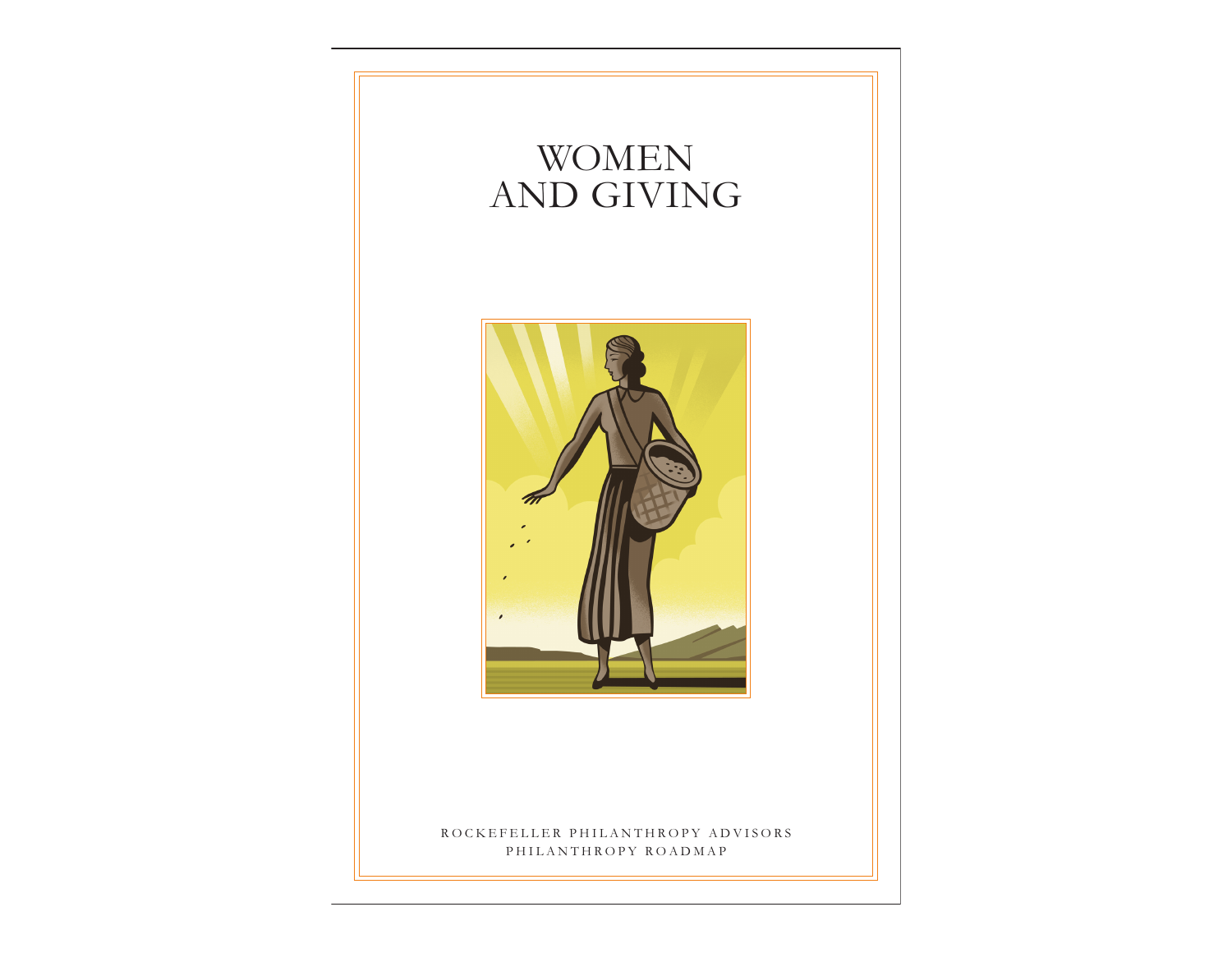Think of this slim booklet as an experienced friend—a partner who can guide you in investigating, learning and maybe even getting inspired by how women give.

Think of it as a companion as you explore how philanthropy can add to your life and the life of your loved ones.

Because philanthropy can help organizations take calculated risks, not all philanthropy achieves its goals. However, when successful, philanthropic and personal investments can pay dividends in the form of meaningful connection and even joy.

—

Why does women's philanthropy matter? Here are three reasons:

#### **1**

### **WOMEN CONTROL MORE OF THE FINANCIAL PIE THAN EVER BEFORE**

The IRS reports that 43 percent of the nation's top wealth holders are women. Top wealth holders are defined as individuals with assets of \$1.5 million or more. These assets are valued in total at \$4.6 trillion. As a whole, women control more than half of private wealth in the U.S.

#### **2**

### **THE PERCENTAGE OF WOMEN WIELDING WEALTH IS ONLY GOING TO RISE**

Many women will inherit twice—from their parents and from their spouses or partners. Women will inherit 70 percent of the \$41 trillion in intergenerational wealth that is expected to change hands over the next 40 years [Forbes]. This philanthropic influence is likely to be amplified given that many women also play key roles in facilitating the education and involvement of other family members in giving.

**3**

## **RESEARCH SUPPORTS THE IDEA THAT GENDER DIFFERENCES IN GIVING BETWEEN WOMEN AND MEN ARE REAL**

In a 2010 survey, single women were more likely to give charitably than single men by a margin of 9 percent and femaleheaded households were not only more likely to give, but also tended to give nearly twice as much. A 2011 survey found that women spend more time than men on due diligence before making decisions about charitable giving and view giving as a collaborative, shared even. It also found that women expect a deeper level of communication with the organizations they support and place greater importance than men on hearing about the impact of their gift.

Source: Women's Philanthropy Institute at Indiana University, Bank of America Merrill Lynch Survey of High Net Worth Women's Philanthropy, 2010 and 2011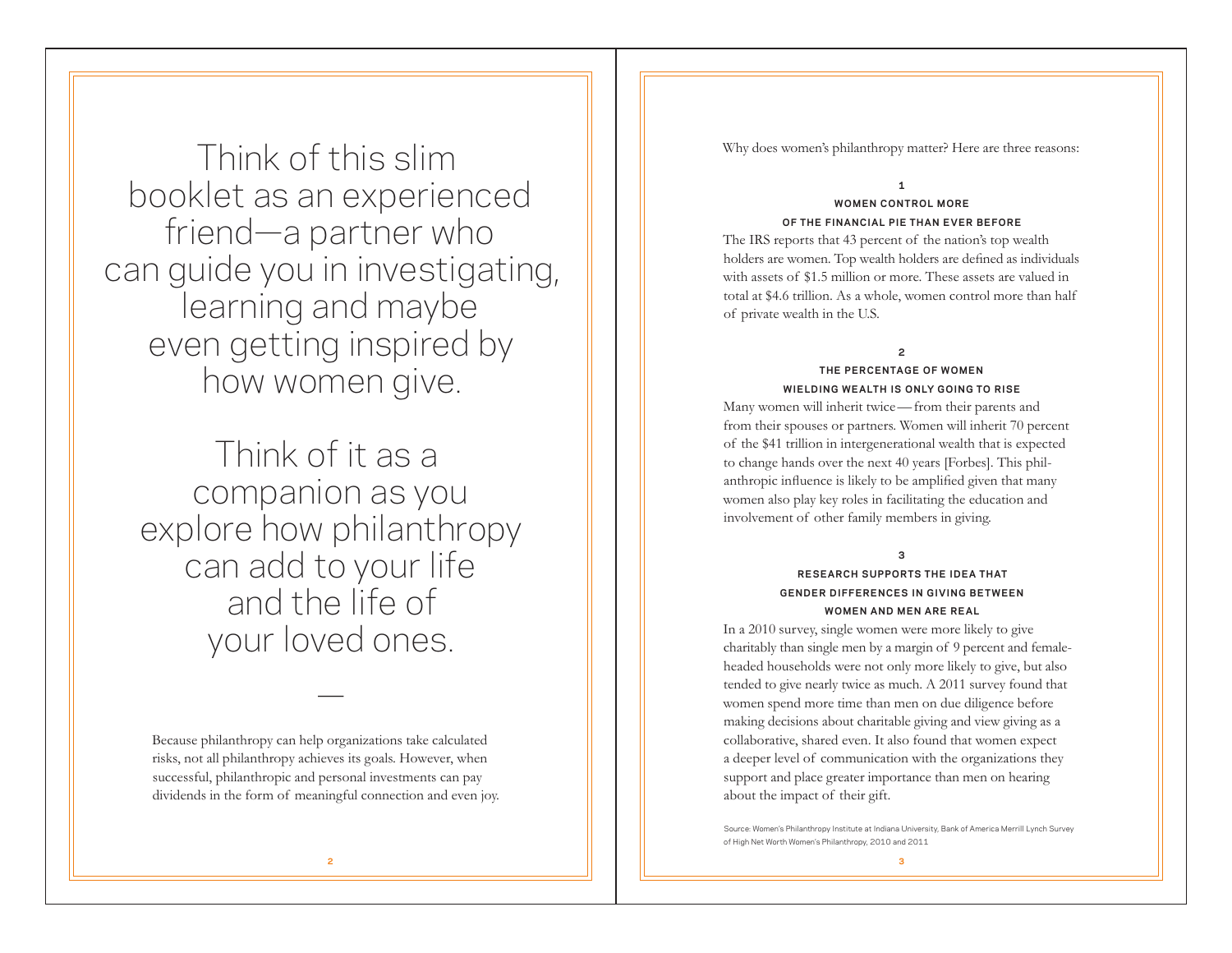# **GETTING** STARTED

Part of our *Philanthropy Roadmap* series, this publication provides an introduction to the world of women and philanthropy. Written for both established and emerging donors, it aims to help women delve further into the potential growth and fulfillment that can come from giving.

#### **RE-BALANCING PHILANTHROPY**

Research shows women have the means and the motivation to change philanthropy. The organizational structure is developing, too. After the first prominent women-focused foundation, the Ms. Foundation, began grantmaking in 1972, the field grew slowly for the first few years. But in the last 20 years, it has exploded—with the Women's Funding Network reporting in 2011 the existence of 160 women's funds in the U.S. and around the world.

Not every woman donor, of course, will prioritize women's and girl's issues in her giving. But the story of the development of women's funds speaks to the potential for women to seek more balance in a vital sector of society, philanthropy, which has been controlled disproportionately by men. The emergence of a new wave of female philanthropic leaders suggests the re-balancing act is already underway. The Women's Donor Network, for example, says it leverages \$150 million a year through its members and allies "towards solutions that address the root causes of injustice and inequity."

# KEY QUESTIONS

Because this is your journey, we believe you will probably want to create your own itinerary. So we provide key questions designed to help you discover your own priorities. Here are a few to get you on your way.

**WHAT APPROACH TO GIVING — AND WHAT ISSUES — W ILL ALLOW YOU TO FEEL AUTHENTIC? WHERE DO YOUR VALUES AND PASSIONS LIE?**

**HOW MUCH DO YOU WANT TO SET ASIDE FOR PHILANTHROPY?** HOW MUCH DO YOU NEED FOR YOURSELF AND YOUR FAMILY?

> WHAT ROLE MIGHT YOUR FAMILY PLAY **IN YOUR JOURNEY AS A PHILANTHROPIST?**

WHAT LEGACY DO YOU WANT FOR YOURSELF? FOR FAMILY MEMBERS?

WHAT PROFILE WOULD YOU LIKE TO HAVE WITH YOUR GIVING? **THE POSSIBILITIES RANGE FROM STAYING ANONYMOUS TO HAVING** YOUR NAME – OR YOUR FAMILY'S NAME – INSCRIBED ON A BUILDING. **WHAT BEST SUITS YOU?**

**HOW WOULD YOU DESCR IBE THE INFLUENCE OF PARENTS, GRANDPARENTS OTHER RELAT IVES? HOW DOES THAT IMPACT YOUR G IV ING?**

**WHAT HAVE BEEN YOUR PERSONAL EXPERIENCES AS A DONOR — BOTH GOOD AND BAD?**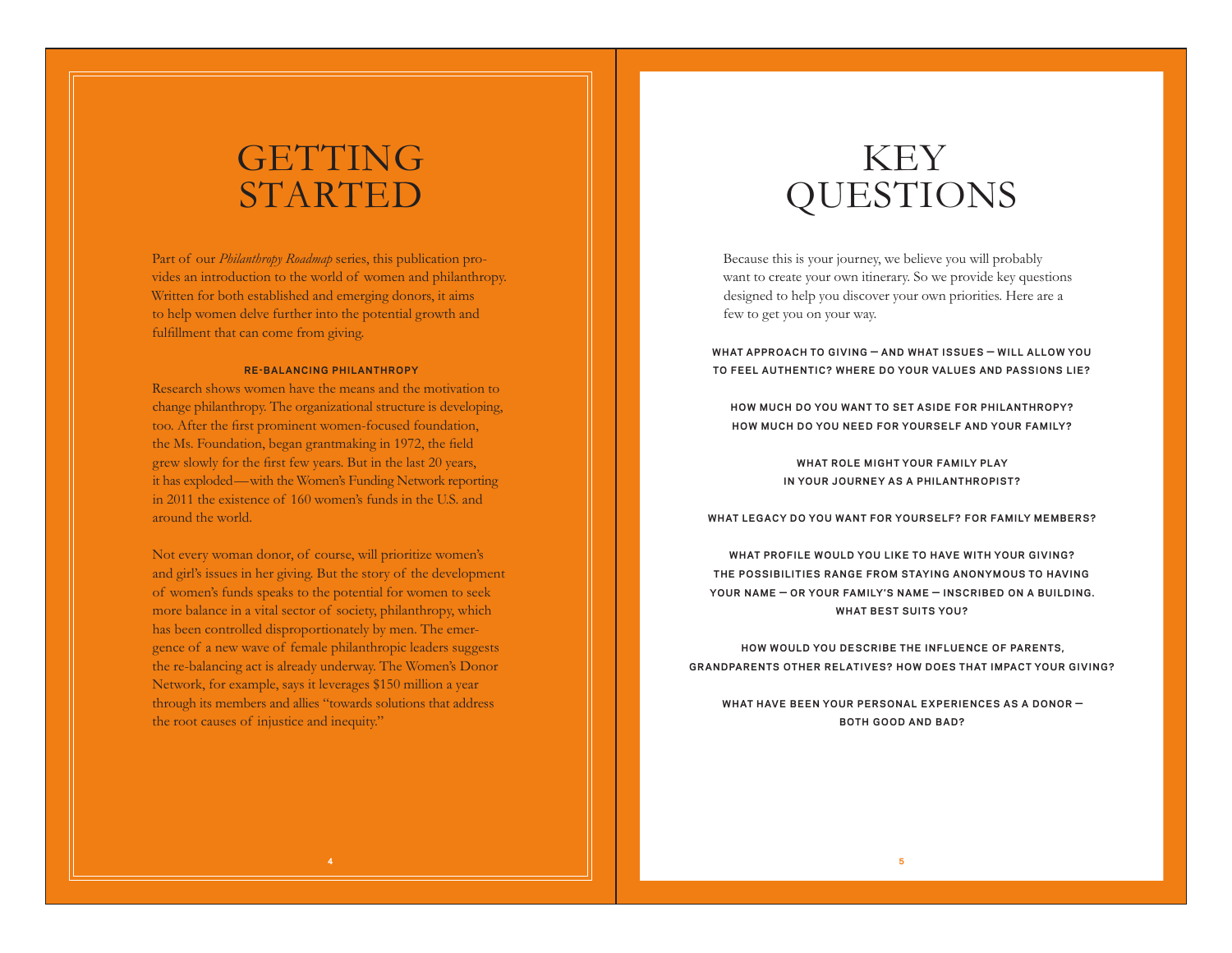## **FINDING YOUR PATH IN PHILANTHROPY**

**BETH SAWI**

When Beth Sawi retired at Charles Schwab, she reflected on what 50 from her role as Chief Administrative Officer of would make the next phase of her life as fulfilling. She took a large chunk of the stock she had accumulated in the company since its early days and put it into a donor-advised fund, then rolled up her sleeves and got to work in giving it away effectively. "I had written checks before," she said, "but my main focus was on work and family. This new phase was really dedicated to learning how to do it right and support the most capable nonprofit leaders."

Sawi has been transformed by her experience in philanthropy. "This is what keeps me grounded. There is abundance in this country, but it isn't fairly distributed and that makes you all the more grateful for how much you have."

It is the individuals she has encountered along the way who make all the difference to her, instilling a sense of gratitude for "all the hard work that is being done out there by people with very big hearts." She remembers

traveling to New Orleans after Katrina when she was on the board of the Ms. Foundation, and she was touched deeply by the people who were working at small grassroots organizations, putting in long hours with little pay and physically and emotionally demanding work. "There are so many people out there at these organizations who are really the ones making a difference, and they do so virtually anonymously. They are what keeps me going—these people who have little pieces of angel in them. What would this country be without them?"

Sawi is a hands-on donor, and recommends that donors who have the time and are passionate about an organization learn to examine its financials. Joining the board is the next step, "but only once you know what excites you give yourself a year to get familiar with the group and then accept the invitation."

Philanthropy has been a learning experience. She knew that joining the board of the Alameda County Food Bank would involve fundraising, but it was an awkward task for her. In this new role, encountering the generosity

of others early on left an impression on her and was another example of how people have really made the difference in her experience as a philanthropist. "I made a relatively large ask of a donor I only vaguely knew on my first try at fundraising—\$100,000." She was convinced that she'd spend a long time making these asks before getting anywhere, "but he said 'yes!' Wow. I was just stunned seeing that there were people out there who are so generous."

Beth and her husband have devised a sharing method so that they have a pool of funds that they give collaboratively, and then their own separate funds to grant as they choose. "It really makes you think about your values as a couple. We're good thought partners."

Beth's children are also involved in making some of the giving decisions. Having multiplied the Food Bank's assets dramatically during her tenure on the board has been a large part of her legacy, but she also sees instilling philanthropic values in her children as an important facet. "My husband and I taught our kids the basic value of 'Don't be greedy—by giving more, you have more.' I think my kids understand that now, and that certainly is a legacy I'm proud of leaving behind."

"There is abundance in this country, but it isn't fairly distributed and that makes you all the more grateful for how much you have."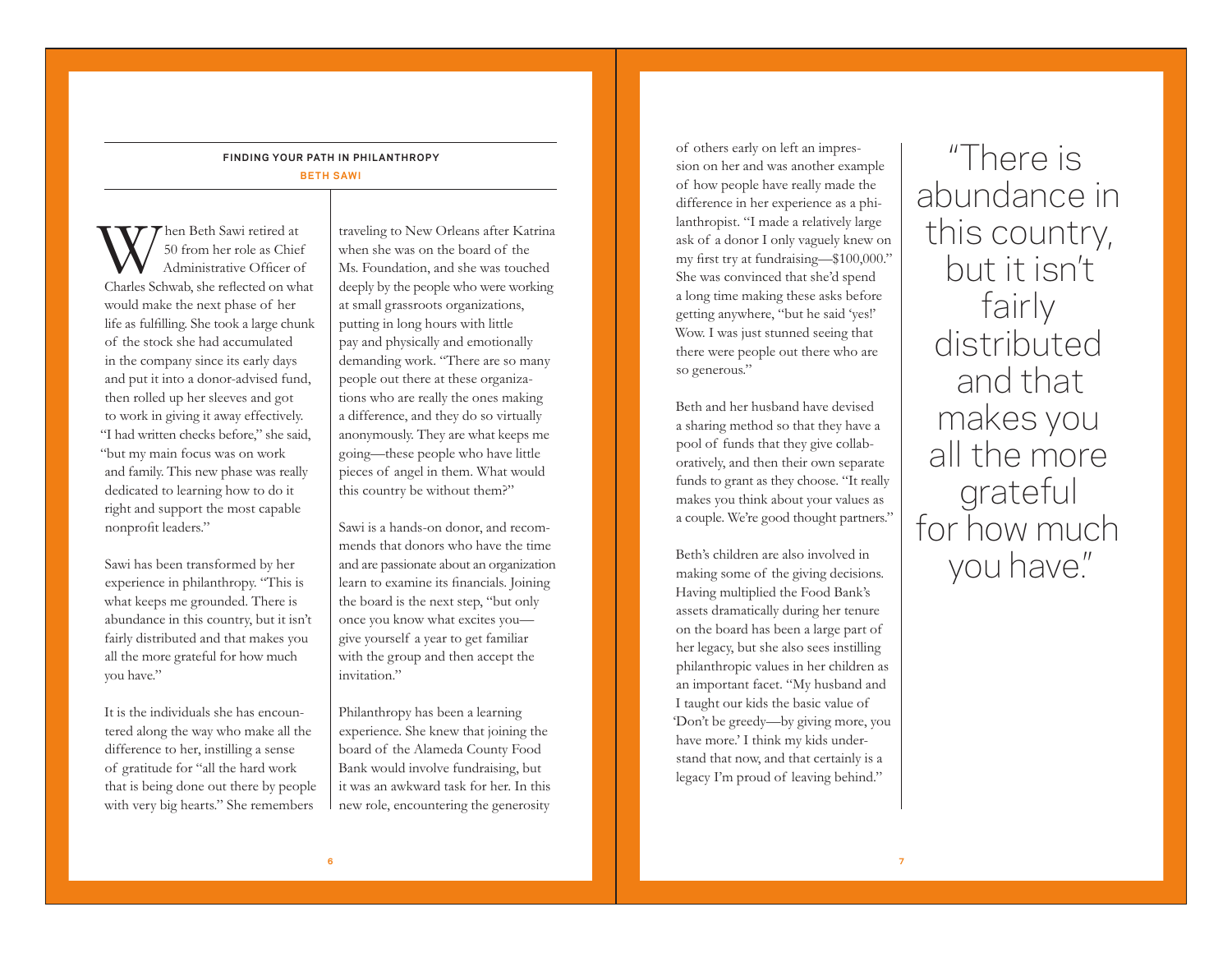# DO WOMEN ACTUALLY GIVE **DIFFERENTLY** THAN MEN?

Unfortunately, there is very little research out there on how women's giving actually differs aside from their increased generosity, and what there is has very narrow sample sizes, so we must rely on other sources that indicate trends.

In 2010, the Women's Philanthropy Institute at Indiana University used a nationally representative sample of U.S. households to survey men and women's giving. With more than 800 responses, it found women are more likely to give than men and when they do give, they give more.

### **OTHER EV IDENCE**

Academic research and observations from philanthropic experts suggests the following trends:

Males tend to concentrate their giving among a few nonprofits, whereas females are more likely to spread the amounts they give across a wide range of charitable organizations.

Some women are hesitant to make big donations—in part because they are looking to support a number of organizations in the community. It's not uncommon for these women to prioritize support for the key organizations that make for a thriving and healthy community and to see how collectively these organizations can work together. Such women are less likely to be looking for a silver bullet or single solution.

Some women are likely to fund core basic human services like food, shelter and counseling, but studies suggest inconsistent findings about which causes attract most women's donations.

Though women philanthropists often attempt to connect with grantees, other donors and the populations impacted by their giving, research suggests that, ironically, they often make philanthropic decisions independently from their partner or spouse.

More research is needed, but it's also worth noting that the field of women's philanthropy is evolving day to day. Both on their own and with their giving networks, women are busy redefining gender roles in giving. In this sense, donors might carry out some of their own personal research by asking women friends who give what motivates them and how they go about their philanthropy.

*Disclaimer:* It's unwise to expect general research to fit individuals perfectly—or even at all. Our purpose here is to empower and embolden the individual philanthropist. Don't think of this information as prescriptive; rather, think of it as a starting point. The most thoughtful, effective philanthropy is a reflection of your own values and approach. Nothing can replace that.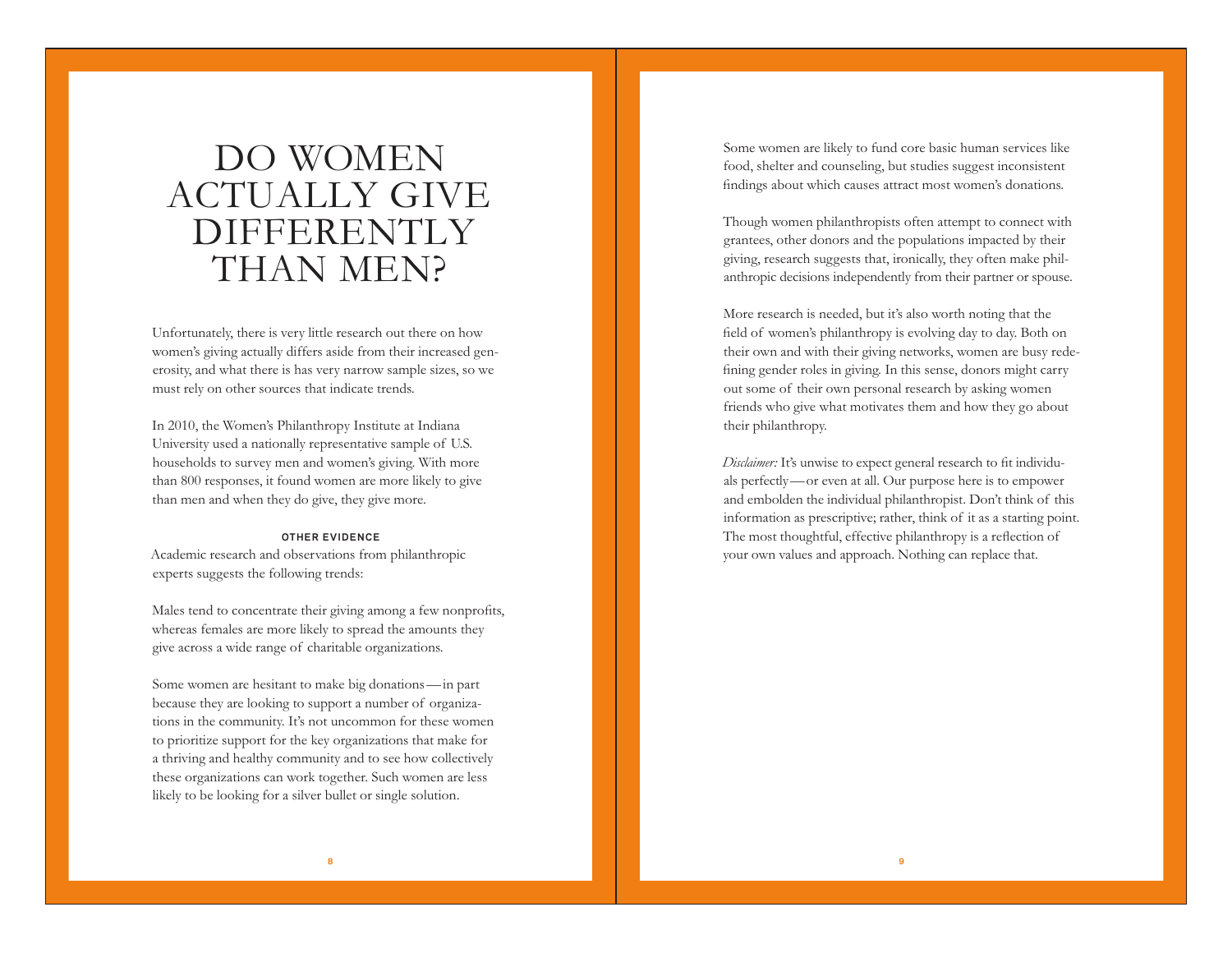### **PHILANTHROPY, WITH ENTREPRENEURSHIP AND COLLABORATION, HELPS REDEFINE A NEIGHBORHOOD JANE ROSENTHAL**

**Here is**<br> **Hollywood movies, including** *Wag the*<br>
Hollywood movies, including *Wag the* Robert DeNiro. She's produced more than two dozen *Dog and The Good Shepherd*. But in New York City, she has special status

as one of the philanthropist-entrepreneurs that created the Tribeca Film Festival. Her inspiration? She wanted to help spur the economic and cultural revitalization of lower Manhattan following the 2001 attacks on the World Trade Center.

"I was really obsessed with rebuilding the spirit of our neighborhoods," she told *Barron's* in a 2009 interview. "People were afraid to go south of Canal Street, the military was walking around with guns and helicopters were clattering overhead. My starting point was the question of how we could create a new 'normal'; how we could give people something to look forward to?" She joined with DeNiro and her husband Craig Hatkoff to found the festival. "Nelson Mandela, on his first trip to New York after his release from prison, had talked about the unifying power of film and mentioned that movie nights at the prison had been his favorite times, because the

guards and prisoners could unite in enjoying the show. So when we wanted to move on, to signal that the mourning period was over but at the same time combine entertainment with something inspiring, we thought of this."

Tribeca has grown into one of the world's most influential film festivals, screening over 1200 films from over 80 countries since its start in 2002. More importantly for the philanthropic mission, the festival estimates that it has generated \$660 million in economic activity for New York City.

"I'm still surprised by the people we have reached," said Rosenthal. "We knew early on that this had to have an educational element, and offer a way for all kinds of new and diverse voices to be heard, not just another film festival. So it became about more than economic revitalization; it was about promoting understanding and tolerance between people—and all through storytelling, which is the heart of the human experience."

Ms. Rosenthal and her partners also founded the Tribeca Film

Institute after 9/11. The nonprofit supports filmmakers through grants and professional development, offering educational programming that "leverages an extensive network of people in the film industry" to help New York City students.

"Knowing that you have helped to give someone self confidence or the power to express themselves," said Ms. Rosenthal about the film education project, "well, that's all we could hope for, really."

"… it became about more than economic revitalization; it was about promoting understanding and tolerance between people …"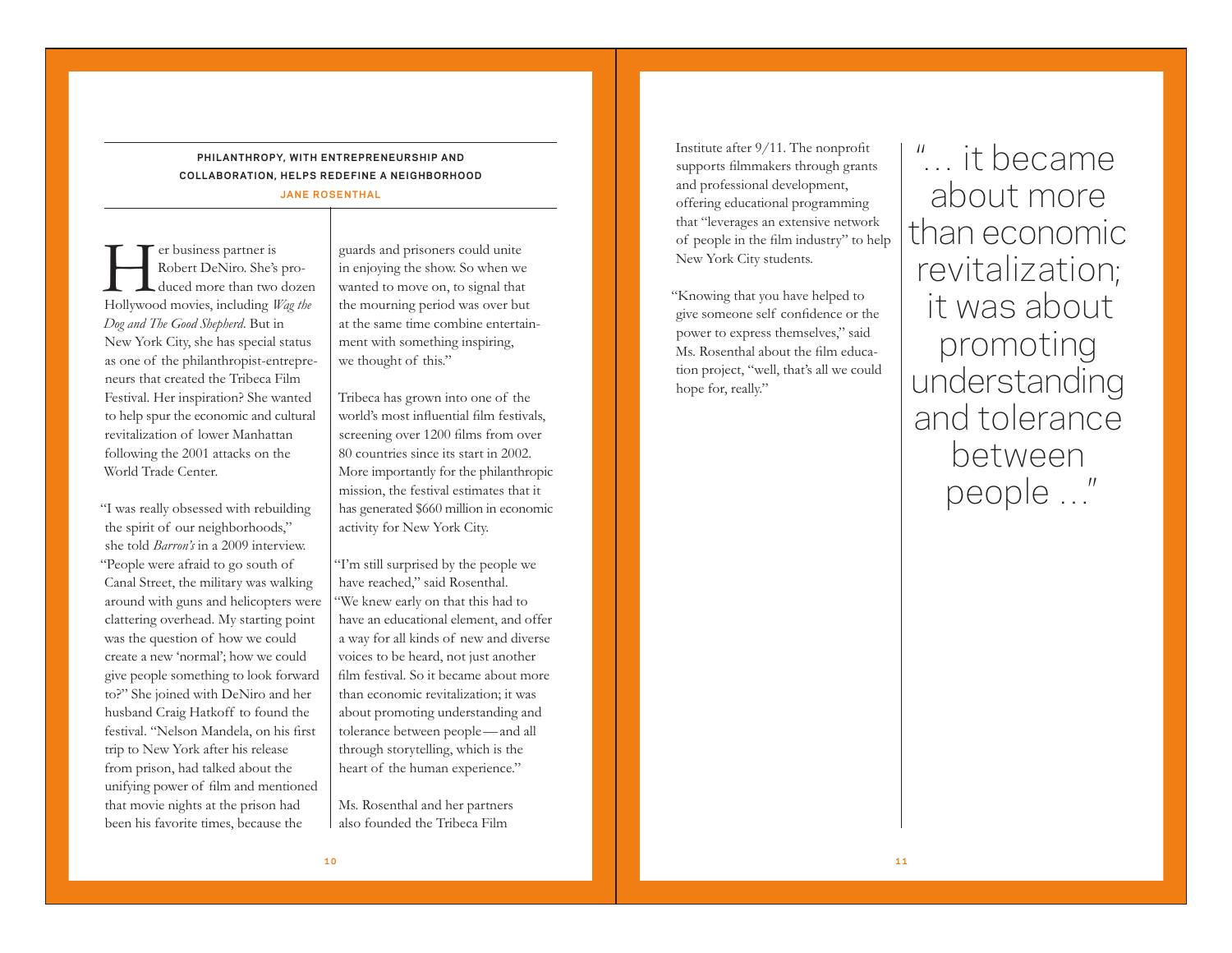# FAMILY, LEGACY AND GIVING

Some male donors act independently—sometimes foregoing consultation with family members, whereas women often express interest in involving the next generation in philanthropy. Many women focus on how they can instill philanthropic values in children and grandchildren at an early age.

Sometimes this desire comes with a willingness to reach a compromise that allows everyone in the family to participate. Such compromises can extend a philanthropy's legacy and give new generations "skin in the game," but they can also diffuse philanthropic focus.

Women donors might find themselves asking these questions:

### **TO WHAT EXTENT SHOULD I MAKE DEC IS IONS INDEPENDENTLY AND TO WHAT EXTENT SHOULD I CONSULT FAM ILY MEMBERS IN THE NEXT GENERATION OR GENERATIONS?**

**HOW DO I BALANCE THE NEXT GENERAT ION'S PR IOR IT IES WITH WHAT I SEE AS IMMEDIATE PHILANTHROPIC OPPORTUNITIES?**

## **HOW CAN I INTEGRATE OUR FAMILY'S DIVERSE PHILANTHROPIC VIEWPOINTS AND INTERESTS WHILE KEEPING OUR GIVING ENJOYABLE AND REWARDING?**

Many women create their own wealth through business and investing. But some, because of their relative longevity, do—or will—inherit the source of their philanthropy. These women often see themselves as caretakers of this wealth. In spite of the current interest in foundations that spend-out

in a limited amount of time, many of these women donors want to pass on the ability to partake in philanthropy to future generations and therefore can be less likely to make big gifts or do anything to limit the lifespan of their foundations. Many women seek a balance between honoring their legacy while still expressing their own approach to philanthropy.

Philanthropy is often about relationships. Balance is paramount, but so is transparency. Many donors have learned that clarity while setting up a family philanthropy—or re-organizing it can reduce conflict. By seeking engagement from family members before decisions are concluded, new possibilities can be considered and a better outcome achieved. But it all starts with the woman philanthropist herself and two very important questions:

# Who will be involved in this philanthropy?

And if it is to be shared, how and for how long?

See other guides in this series, "Talking to Your Family About Philanthropy" and "Giving as a Couple" for more information.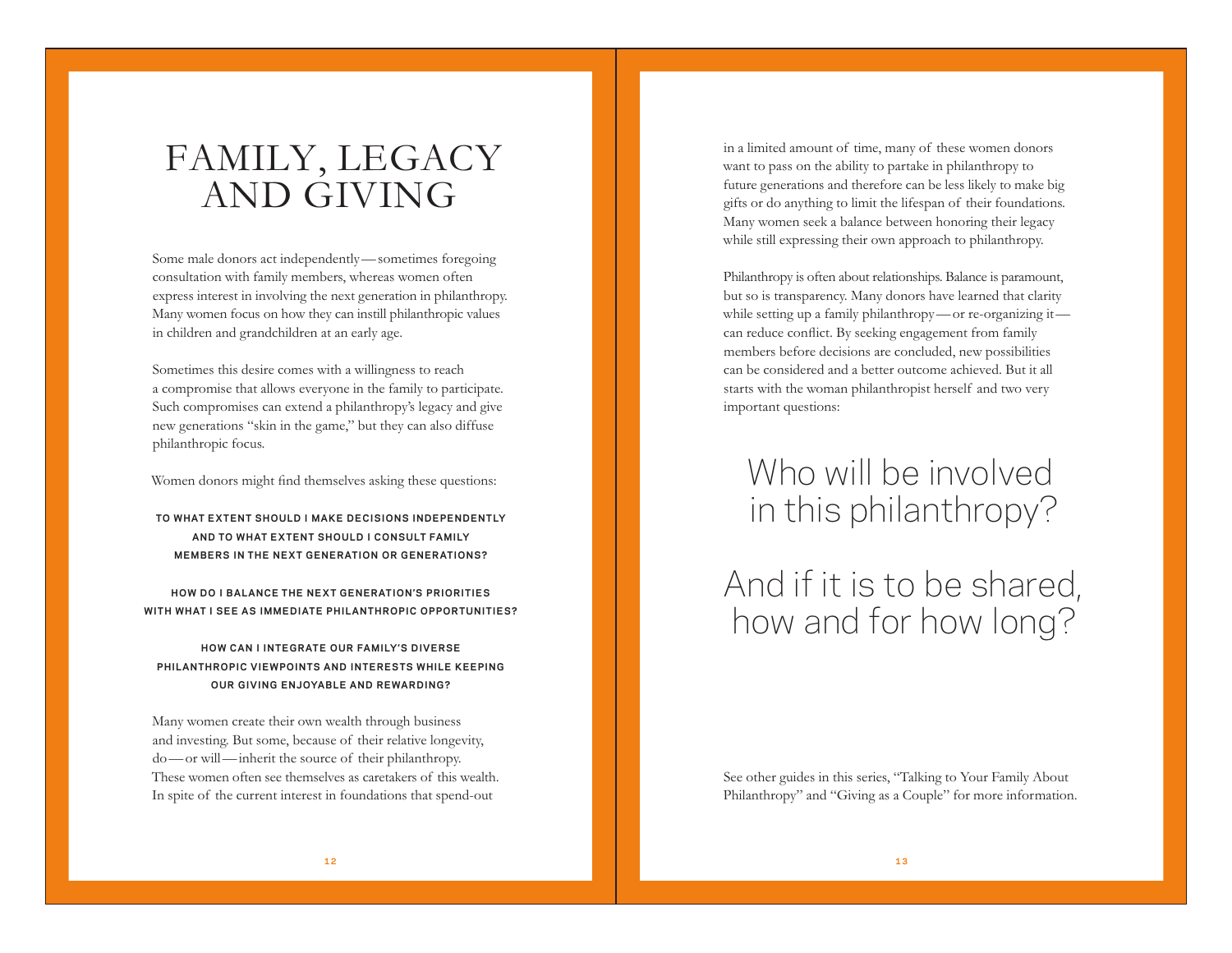## **CONT INU ING THE FAM ILY TRAD IT ION WH ILE LEAV ING ROOM FOR INNOVAT ION ROCKEFELLER WOMEN**

There have been numerous<br>
Rockefeller women over the<br>
generations who have given<br>
with distinction—both broadening Rockefeller women over the generations who have given and deepening the family's philanthropic heritage. They continued the Rockefeller legacy of giving while staking out their own territory. In this manner, they demonstrated strategic independence—the signature trait of Rockefeller women philanthropists. Here are three of them from three separate generations.

#### **LAURA SPELMAN ROCKEFELLER**

"Surely whatever others may think, it is our opinion that women, even as man, 'can paddle her own canoe.'" Those were the words of Laura Spelman at her high school graduation in Cleveland in 1855. The daughter of an Underground Railway operator, an outspoken opponent of slavery and eventually an independentminded teacher, she went on to become the wife of a philanthropic pioneer and industrial titan, John D. Rockefeller. She helped him with his business as well as his philanthropy. "Her judgment was always better than mine," said her husband, who built Standard Oil into monopolistic the

first modern industrial corporation. "Without her keen advice, I would be a poor man." Her deep religious faith drove her charitable activity, and her efforts to provide educational opportunity and training to newly emancipated African Americans were reflected in the strong support the Rockefellers gave to Spelman College, a historically black liberal arts college for women in Atlanta, which was named in her honor.

#### **ABBY ALDRICH ROCKEFELLER**

The progressive, art-loving daughter of a U.S. Senator, she married John D. Rockefeller, Jr. in 1901, and created her own approach as a philanthropist. She supported a variety of causes ranging from the YWCA and Planned Parenthood to the Red Cross, but she made her biggest impact in an area her husband strongly disliked. She loved the new ideas, interpretations and forms of modern art. He called the art she loved "unintelligible," preferring medieval sculpture and tapestries. But she wasn't deterred. And in 1929, she co-founded the Museum of Modern Art (MoMA) with friends Lillie P. Bliss and Mary Quinn Sullivan. Over many years, she gave of her

time and leadership, as well as her financial resources, helping to build the museum to iconic stature. "For her to have accomplished what she did must have seemed really amazing at the time," said grandson Rodman Rockefeller, quoted in a PBS television special on the family. "She lifted us from a fairly narrow definition of life to a lot more fun in life, at the same time keeping this very constructive sense of obligation … this sense that there are things to be done and worlds to conquer and places to make improvements."

#### **ANN ROCKEFELLER ROBERTS**

Author, activist and daughter of Nelson Rockefeller, she first became involved in indigenous people's rights as a teenager in the 1950s. She eventually became a leading philanthropist for Native American issues, founding the Fund for the Four Directions in 1990. The fund supported environmental projects and the "revitalization of the lifeways and cultures of Native Americans of North America." Eventually, the Fund for the Four Directions evolved so it was "directed by Native people for their own benefit," according to Ms. Roberts. The fund is now part of the Ingrid Washinawatok El-Issa Flying Eagle Woman Fund (FEWF). Ms. Roberts has also served on the boards of many nonprofit groups, including the National

Museum of the American Indian, the Philanthropic Collaborative and the Ms. Foundation for Women.

# "Without her keen advice, I would be a poor man."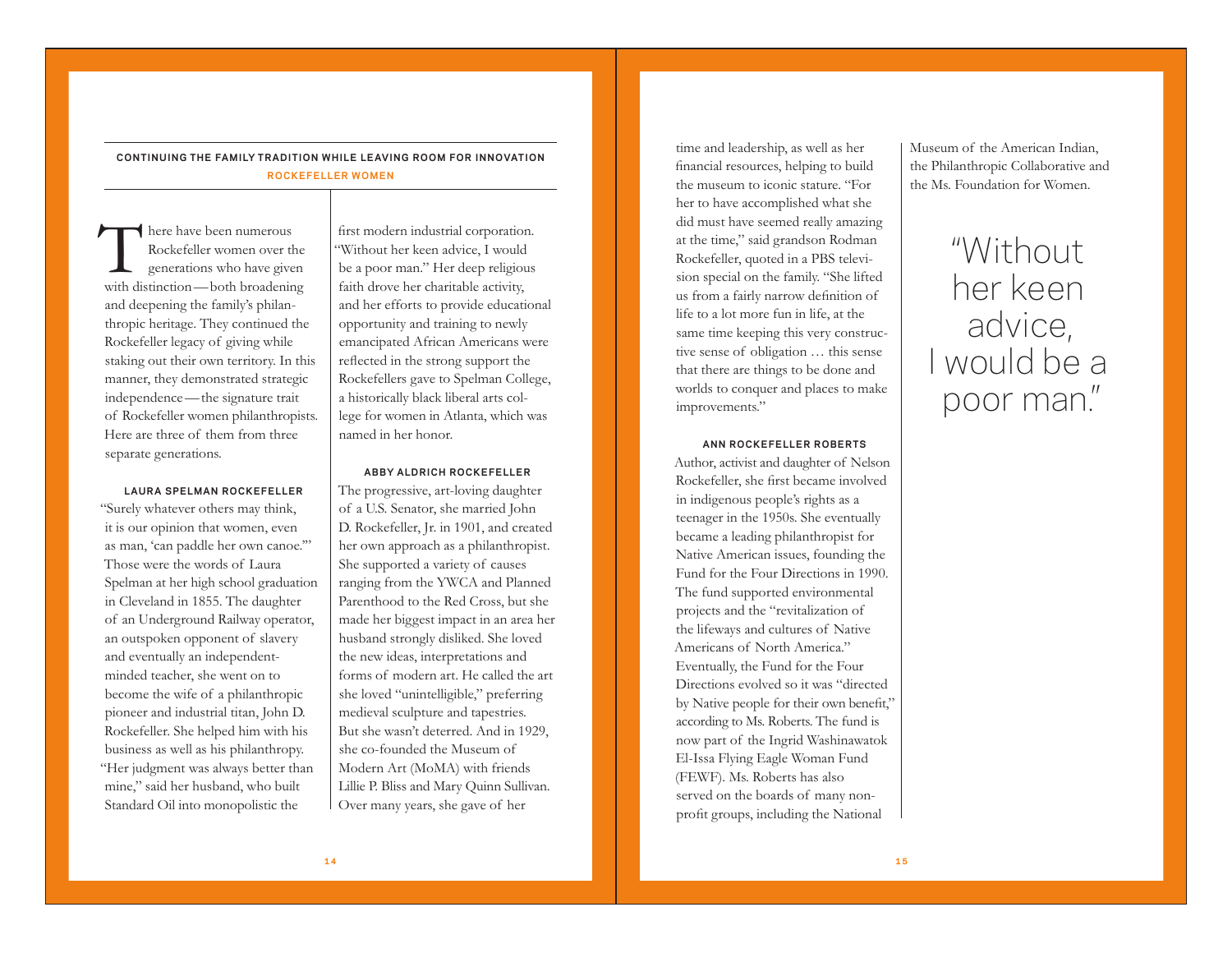# PRIVATE OR PUBLIC?

### THE VISIBILITY QUESTION

No journey in philanthropy is free of doubts. One common worry centers on the public exposure that can come with giving.

"If I become more visible in my giving," donors sometimes ask, "what will the impact be on me and my family? If I start making larger donations or more public donations, will it compromise my privacy?"

The answers to these questions can have significant influence on the form and function of your philanthropy.

Anonymous donations can allow you and your family complete privacy. However, being a public advocate for a project can increase its impact and help recruit important allies and other funders.

On the down side, anonymous giving can limit the roles family members can take in philanthropy. On the other hand, putting your name and your reputation alongside an organization not only can open the possibility of similar organizations seeking financial support, it can also expose you and your family to public reaction—especially if the cause or the organization is controversial or part of a polarized debate.

While there are good reasons to give anonymously and other good reasons to be very public about one's giving, most female donors exist somewhere in between. They state their goals and announce their grants, but do not seek a high profile or activist role. Donors may also employ both strategies—anonymous and public giving—for different types of gifts and at various points in their philanthropic journey.

Once again, process and clarity are valuable goals. Answering the visibility question offers an opportunity to discuss your philanthropy with important advisors, both personal and professional. Few women make decisions in true isolation. By being solicitous of others' input, a better plan or way of approaching the issue may emerge. And doubts about the public/private balance in philanthropy can be eased.

## **APPROACH ING A COMMUN ITY PROBLEM FROM MULTIPLE ANGLES — FOOD DESERTS IN NYC**

### **LAURIE TISCH**

aurie Tisch made a big decision in 2007. The former nonprofit board chair—and co-owner of the New York Giants—became a full-time philanthropist, founding the Laurie M. Tisch Illumination Fund.

"Basically, money makes stuff happen," she says of her approach to driving social change. "My family is quite maledominated… This is my way to be in the business world, not just to write checks, but to work with a budget and metrics and success. It's not the same success as the bottom line in a company, but there are some parallels."

The Tisch family is well-known in New York City for its business success (the multi-billion dollar Loews Corporation with a wide array of diversified business holdings) and for its philanthropy (New York

University's Tisch School of the Arts, the NYU Medical Center's Tisch Hospital and the Tisch Children's Zoo in Central Park).

Inspired by her parents' generosity, Laurie Tisch sought to make her own mark on the city in a more strategic way, by improving access and opportunity for all New Yorkers.

Her foundation funds projects in education, arts, health and public service, but is perhaps best known for its Green Carts campaign, a multi-level strategy to respond to food "deserts" in New York City. These "deserts" are areas where fresh produce is hard to find and many people suffer from obesity and diabetes.

Starting with a \$1.5 million seed grant, Tisch worked with Mayor Michael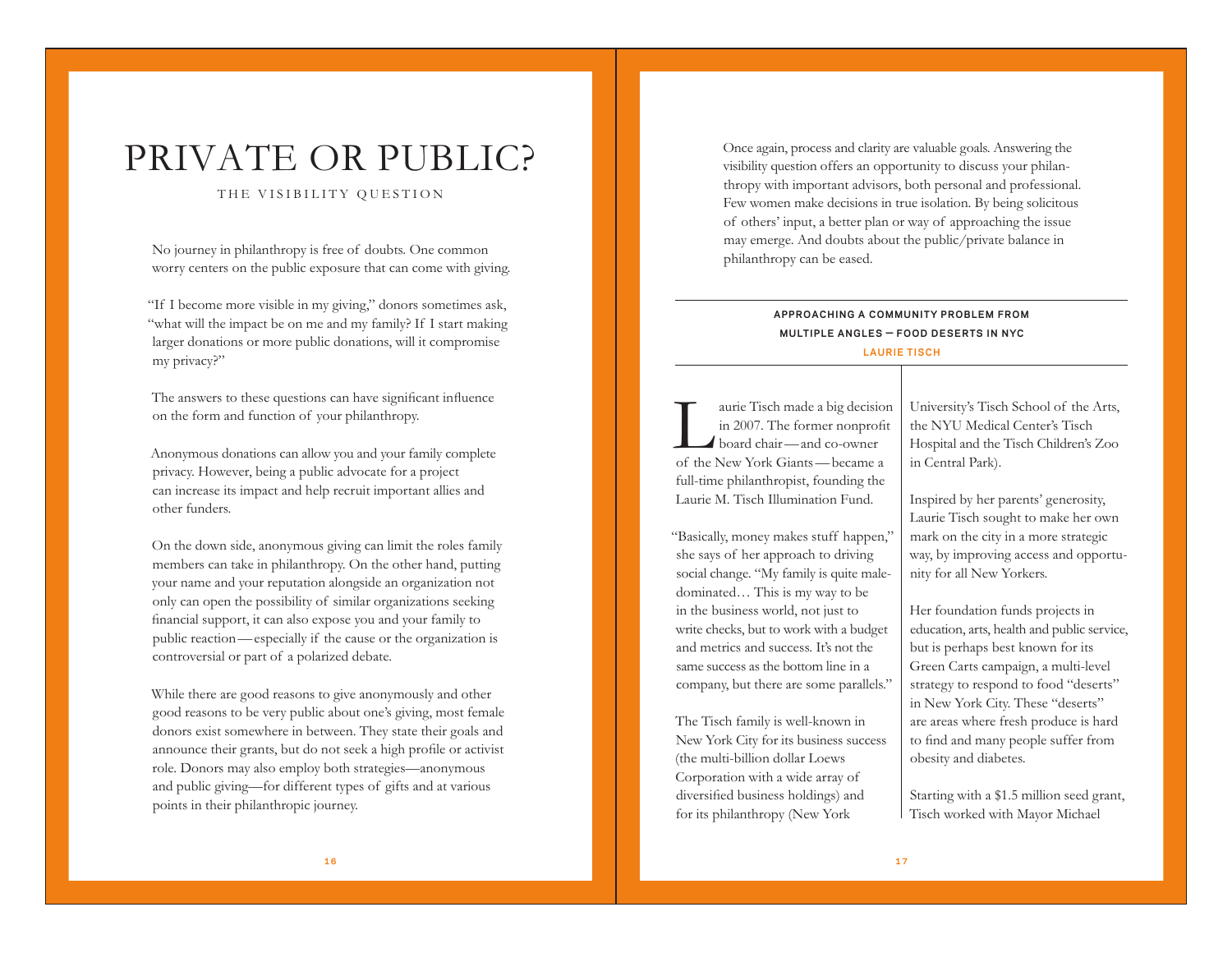Bloomberg and city staff to introduce the Green Carts, which sell fruit and vegetables in areas that are underserved. By 2012, there were 524 active cart permits, translating to employment for 900 people. According to Ms. Tisch, the project also encourages "entrepreneurship, with each vendor owning and operating their individual carts."

With philanthropic dollars, Ms. Tisch also sought to help people learn how to better incorporate produce into their diets and funded a new cookbook with recipes from chefs around the city. The idea, she says, is to make recipes and information about fresh produce just as accessible as the fruits and vegetables themselves. The green cart vendors distribute the cookbooks for free (10,000 have been printed) while on their rounds.

A third prong of the strategy was funding a documentary called *The Apple Pushers*, which had its premiere in 2011. The film, which looked at the Green Carts project in detail, was also backed by Ms. Tisch. She wanted to build public knowledge and support for the project, broadening impact by encouraging other communities to consider their own version of the Green Cart model. So far, Ms. Tisch says, eight other cities have shown interest.

Ms. Tisch approaches her philanthropy in a business-like manner. She devotes a great deal of time not just to her foundation, but to understanding her grantees and the wider issues they address. Still, the serious purpose comes with a sense of humor.

"Someone asked me why I'm doing this," she recounts. "I said, "Because I looked in the closet and saw enough black shoes."

"Someone asked me why I'm doing this," she recounts. "I said, 'Because I looked in the closet and saw enough black shoes.'"

# FINDING THE RIGHT **FOCUS**

It doesn't matter how much you give as long as you give something—so goes one of fundraising's oldest sayings. But common sense tells us this is false. A \$5 million dollar gift is likely to have a far different impact than a \$5 donation. Perhaps the truth in the old saying lies in the idea of giving not only in line with your budget, but in accord with your own priorities, purpose and individual inspiration.

Sustainable giving is a distinctly personal endeavor. Intuition, life experience, family history, values and personal connections come into play here along with the major "heart and head" elements of compassion and impact.

In this quest to find the right personal fit for philanthropy, some women can find themselves asking what would be the "responsible" giving style to adopt. Should they focus their philanthropy on a tightly-defined area or give to support a broad range of organizations?

The answer, of course, lies within the donor herself. The most effective philanthropy stems from issues that the philanthropist herself cares deeply about—issues with which a donor can identify and to which she can make a commitment.

Once motivation and focus are clear, a donor can seek solutions through her giving—funding not the problem, but concrete strategies to solve it. This means not only having a clear focus on a challenge of appropriate size, but having a clear vision of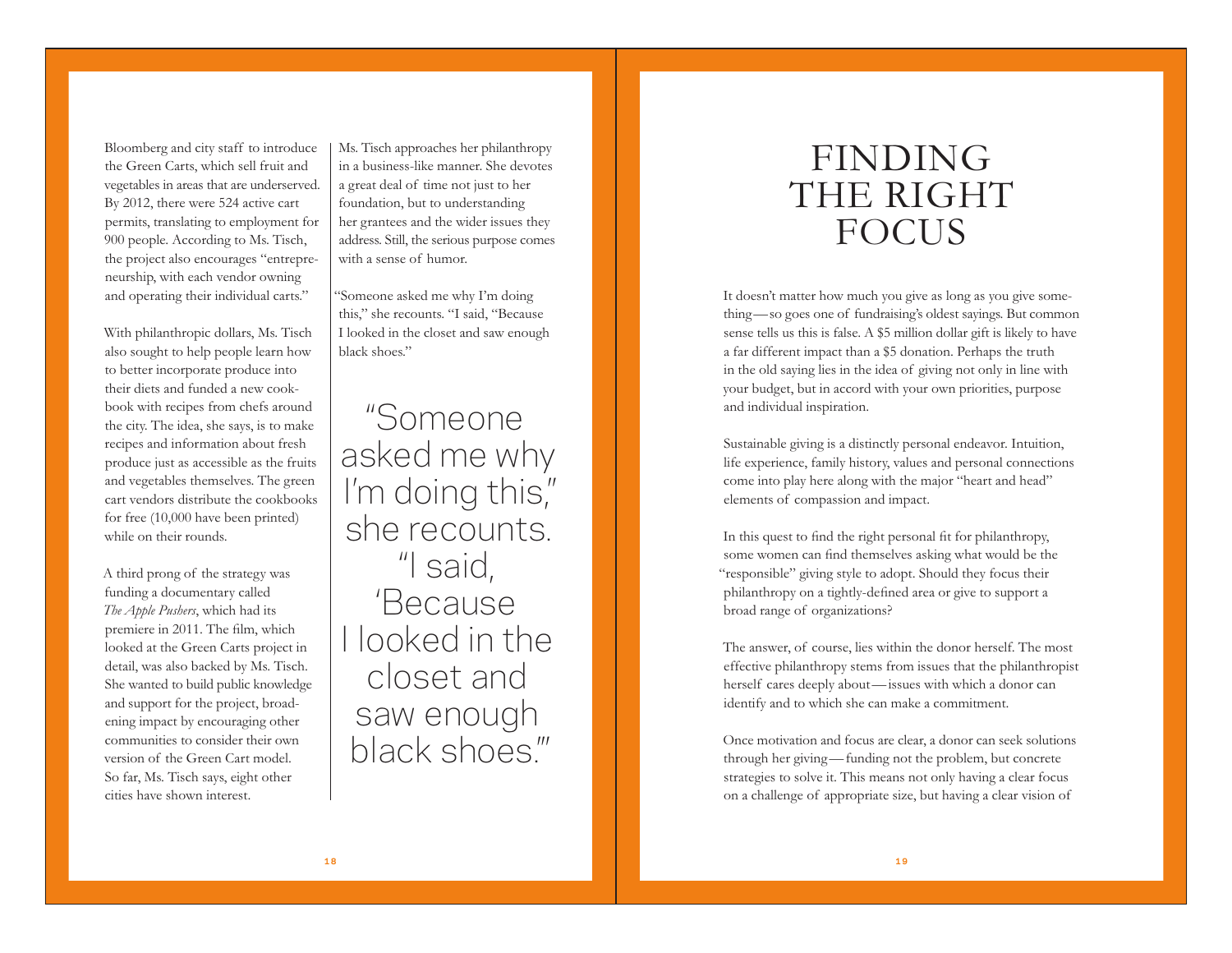what change you want to achieve. Whether you call it a goal, an outcome or a solution, it's important to define what endresult you seek. And you'll need a clear-eyed view of the milestones along the way that indicate progress.

For more information on the process of developing your own approach to giving, see the title guide in this series, "Your Philanthropy Roadmap."

## **"G IRLS NOT BR IDES " PARTNERSHIP-BASED PHILANTHROPY JENN IFER BUFFETT**

J ennifer Buffett, and her husband Peter, started the NoVo Foundation with the aim of empowering women and girls as "agents of change" to help move global society from "a culture of domination to one of equality and partnership." Ms. Buffett is president of the foundation, guiding vision, strategy and grantmaking.

NoVo seeks to make change in three ways: ending violence against women and girls; advancing "Social Emotional Learning," which brings together academic achievement with positive emotional development and social understanding; and improving educational and economic opportunities in the developing world. The idea is that societal change will eventually flow from a new balance of power between

the genders. "We believe that once empowered, women and girls will play transformative leadership roles; and as women and girls become more equal partners with men and boys, a spirit of collaboration can better prevail in society."

In September 2011 at the Clinton Global Initiative, NoVo launched their support of a global project to end child marriage in a generation. Ms. Buffet explained the approach in a *Huffington Post* blog:

"At the NoVo Foundation, we know that prioritizing girls and women is one of the most fundamentally sound methods of changing our world for the better. We've learned that helping girls and women help themselves raises living standards for everyone.

Each year a girl stays in school boosts her future income by 10 to 20 percent. And since girls and women are likely to invest 90 percent of their income in their families — as opposed to a man's 30 to 40 percent — the education and empowerment of girls and women has an impact that ripples across a society.

"So what happens to girls early in their life makes a huge difference. On a learning trip to Ethiopia, where 49 percent of girls are married before they are 18, I came face to face with one of the biggest challenges that holds back the world's female population and keeps countries mired in poverty: child marriage."

The practice is widespread. Some studies estimate that one-third of underage girls in the developing world are married, according to NoVo. So when The Elders, a group of global leaders founded by Nelson Mandela, established a global campaign to end child marriage, NoVo offered early support, partnering with the Nike Foundation, the Ford Foundation and a number of other funders.

The campaign, Girls Not Brides, will work with NGOs, the private sector and governments to raise public awareness and galvanize change. Key to the project's success, says

Ms. Buffett, are the partnerships the project will build with local activists. "There are passionate and dedicated people around the world who have been struggling against this practice for years," says Ms. Buffett. "Our role will be to support and enable their efforts, and to raise consciousness on what they are doing and why."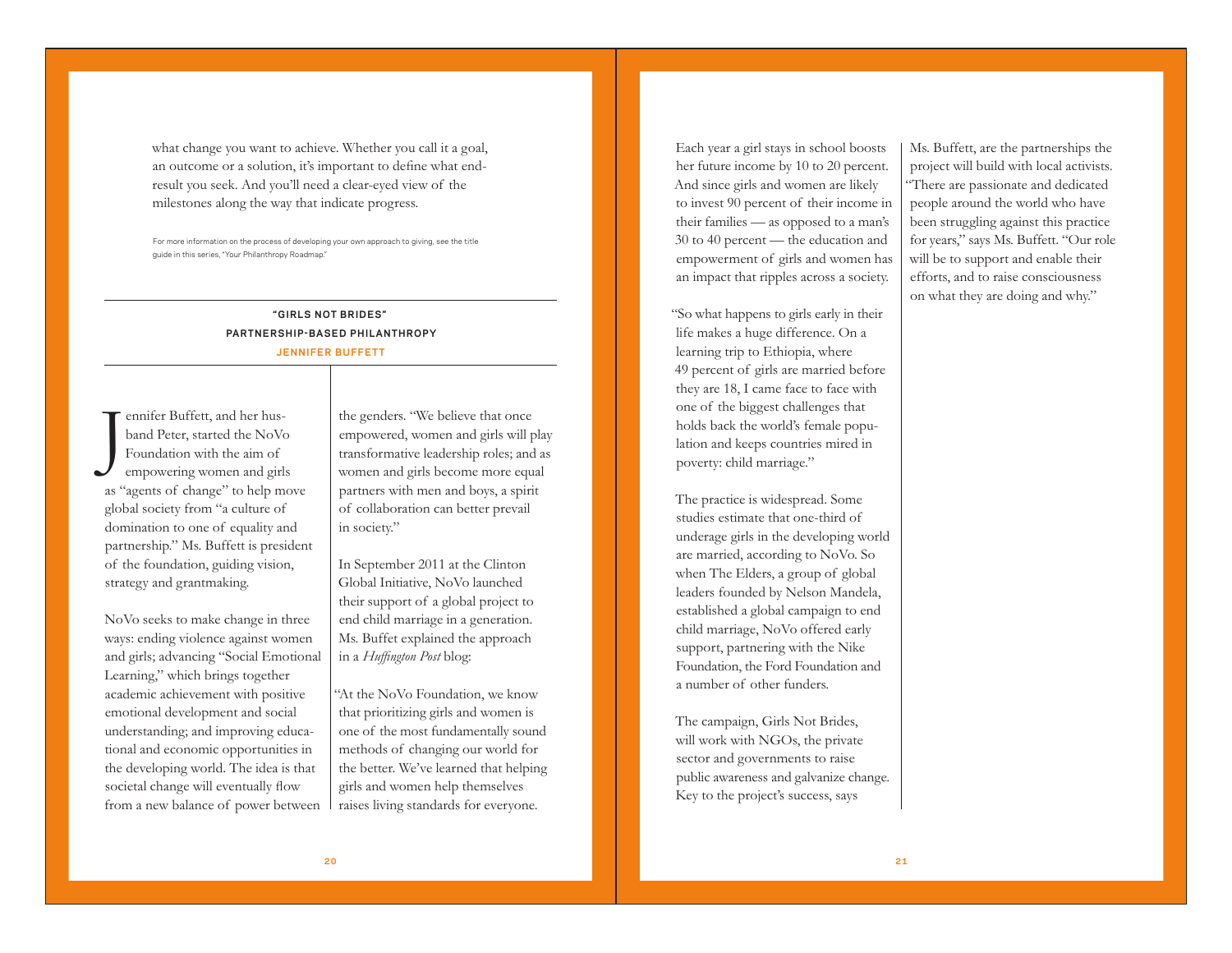"The single most important thing we can do is unleash the full power of half the people on the planet—women. We know that women need the tools of development, but development also needs women. All the disadvantages, from poverty to violence, from ill health to illiteracy, that women experience around the world also limit the advance of families, communities, entire nations."

> **JUDITH RODIN PRESIDENT OF THE ROCKEFELLER FOUNDATION**

# MOVING FORWARD

Women donors often develop their giving strategy around relationships. Outwardly-focused, they collaborate, communicate, engage, involve, understand, adapt, and most importantly, build bridges to different individuals and groups. Their aim: to serve multiple purposes while sustaining or even strengthening relationships.

But what if the best way to realize the full potential of these talents meant looking within instead of without? Would you be willing to take an inward journey to better serve the communities around you?

After all, no matter how other-oriented you might be, your giving depends on yourself. Sometimes we forget how much our identity drives our lives. And sometimes we forget that we hold more control over that identity than anyone else, that we are the authors of our life stories as well as the main characters.

So, as you consider your next steps in giving, why not think about these questions:

### IN YOUR LIFE STORY, WOULD YOU LIKE TO INCLUDE A **PASSAGE ON YOUR GIVING? HOW WOULD IT READ?**

Try this exercise. Write your own story as a philanthropist in a short paragraph. It matters little if you have given for years or not at all. (If you haven't given much, use your imagination.) What really matters to you? How might you best contribute? What brings you the deepest satisfaction? Then put your paragraph away. After a few days, read it aloud, listening to it afresh. Does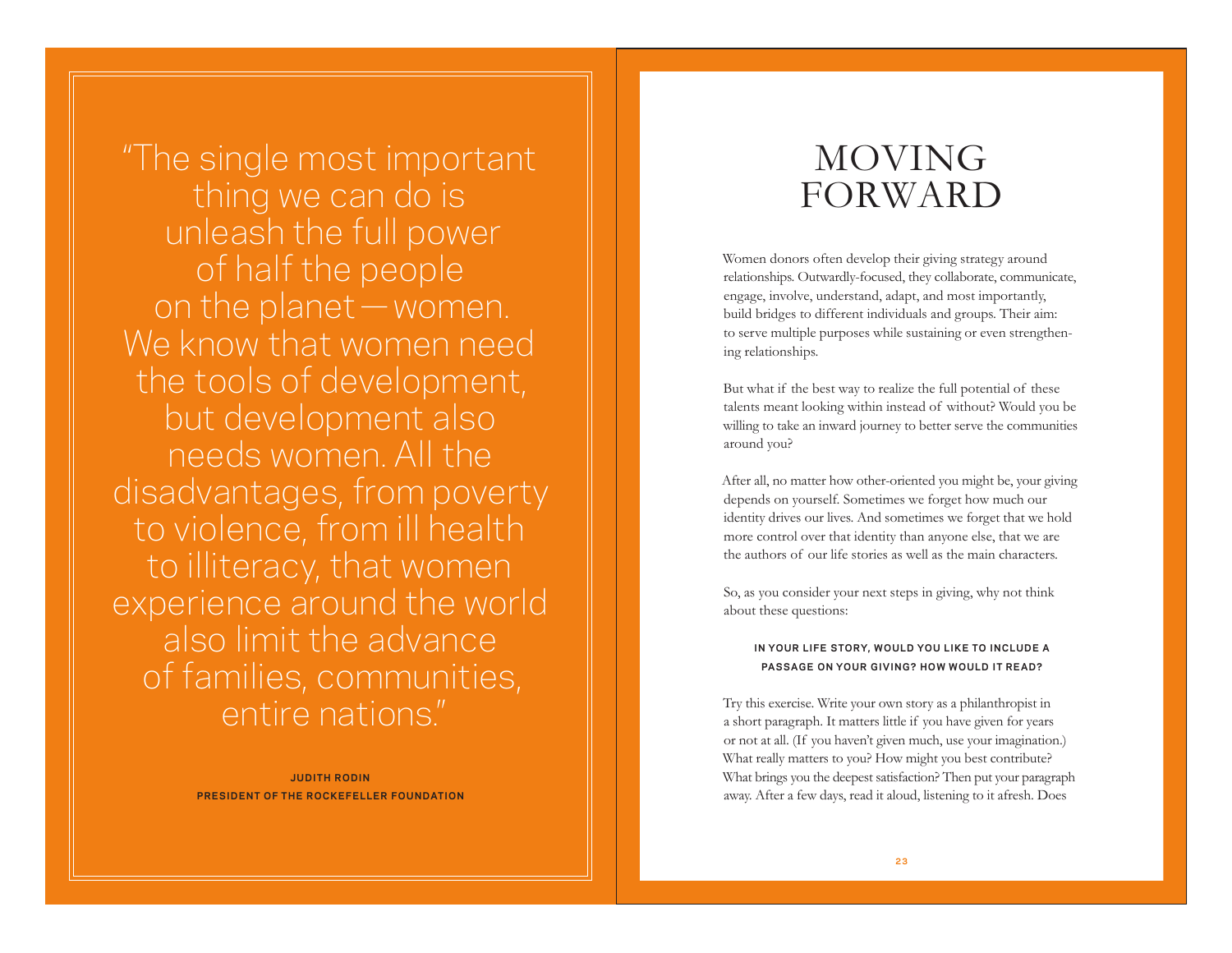it capture your spirit? How can you change the story to better match who you are and the role you might want as a donor? If you do the exercise, be prepared. Once you begin to tell the story of your own giving, you might feel compelled to make it real. And you might be surprised where it takes you.

Sometimes we forget that we hold more control over that identity than anyone else, that we are the authors of our life stories as well as the main characters.

—

# DONOR CHECKLIST

### **FIND A PERSONAL FOCUS**

Sustainable giving is personal giving. Intuition, family history and personal experience all have roles to play alongside factbased analysis and due diligence. Take the time to understand what focus will be most rewarding to you as a person. The right approach can help your passion for philanthropy grow, and that makes your charitable giving more effective.

### **BALANCE PERSONAL MOTIVATIONS** WITH FAMILY AND WIDER COMMITMENTS

The English poet John Donne should have written "No woman is an island entire of itself." Many women are natural connectors, networkers and communicators and so have a sense of the wider concerns of family and community. The grace of giving often relies on a dynamic balance between the "me" and the "us" in philanthropy.

#### **LEARN FROM OTHERS**

A growing community of donors is often willing to share expertise and experience. Networking with peers can increase your impact even as you gain friends. Networking with the nonprofits you support and the people they serve can lend insights that inform future giving.

#### **FIND ADVISORS WHO SHARE YOUR VALUES**

These people—friends, peers, family and professionals can help you find your voice as a donor. Women sometimes inherit advisors from parents and grandparents. Find someone who fits you and your own approach.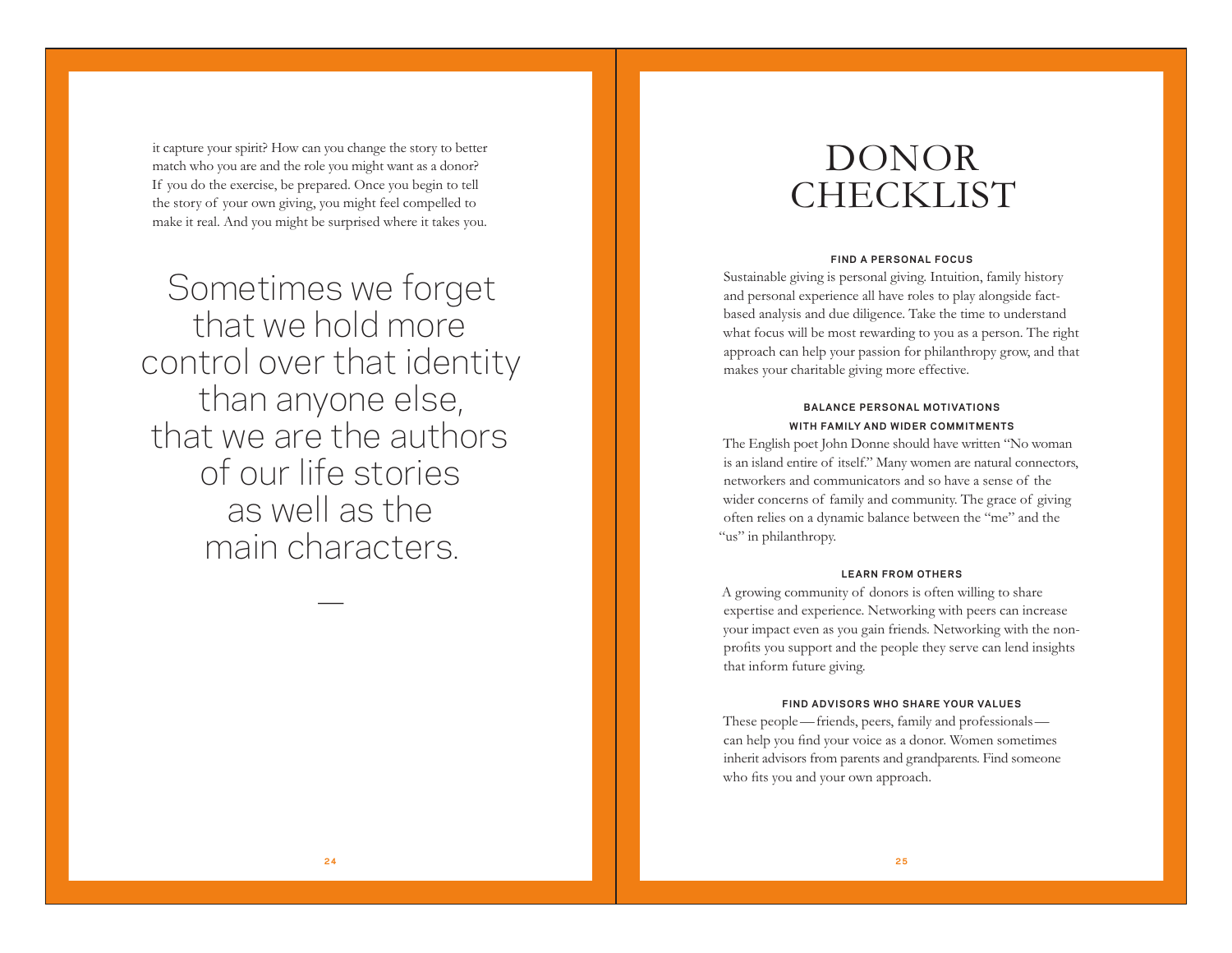#### **BUILD TIME AND BALANCE INTO YOUR GIVING STRATEGY**

Carrying out thoughtful philanthropy while balancing work, family and other commitments is often challenging. Consider a strategy that recognizes all your commitments and gives you time—and wiggle room—to get things done without getting too stressed. Also, be aware that philanthropy can change over time. Plan flexibility into your approach so change can be welcomed when it's appropriate.

#### TALK TO YOUR CHILDREN EARLY ABOUT MONEY AND GIVING

Financial literacy empowers a donor's philanthropy. Beyond that, communication about money matters helps children understand family values. Good communication usually has traffic flowing in both directions. Giving children space to share their values and motivations around family philanthropy can foster their involvement.

### **PLAN AN EXIT STRATEGY**

Some women might think: "If I've funded an organization for 10 years I have to do it forever." This is not true. Consider making commitments over limited periods of time and being transparent with your grantees about these time frames early in the process. A gift is not a life commitment.

# FINDING YOUR **COMMUNITY**

Because communication, collaboration and community are often important to women's giving, finding the right group(s) of donors with whom you share interests should play a role in your strategy. Responses from a recent study of women in a giving network indicate that women who are well networked in their giving are more loyal to philanthropic causes, more educated and informed about philanthropic choices, and more trusting of nonprofits than others. Fortunately, there is tremendous infrastructure in place to help women and donors network. You are bound to find donors who can help teach you, collaborate with you and introduce you to others who can do the same.

Below you will find donor groups sorted by various categories. If none of these look up your alley, you might consider creating your own group of like-minded women who are passionate about the issues or geographic region to which you give. Sometimes it can be started as simply as inviting a few friends over for discussion.

#### **NETWORKS OF WOMEN DONORS**

Women Donors Network *womendonors.org* Rachel's Network *rachelsnetwork.org* Women Moving Millions *womenmovingmillions.org* Women's Funding Network *womensfundingnetwork.org*  Women's Perspective on Money and Spiriturality *womensperspective.org*